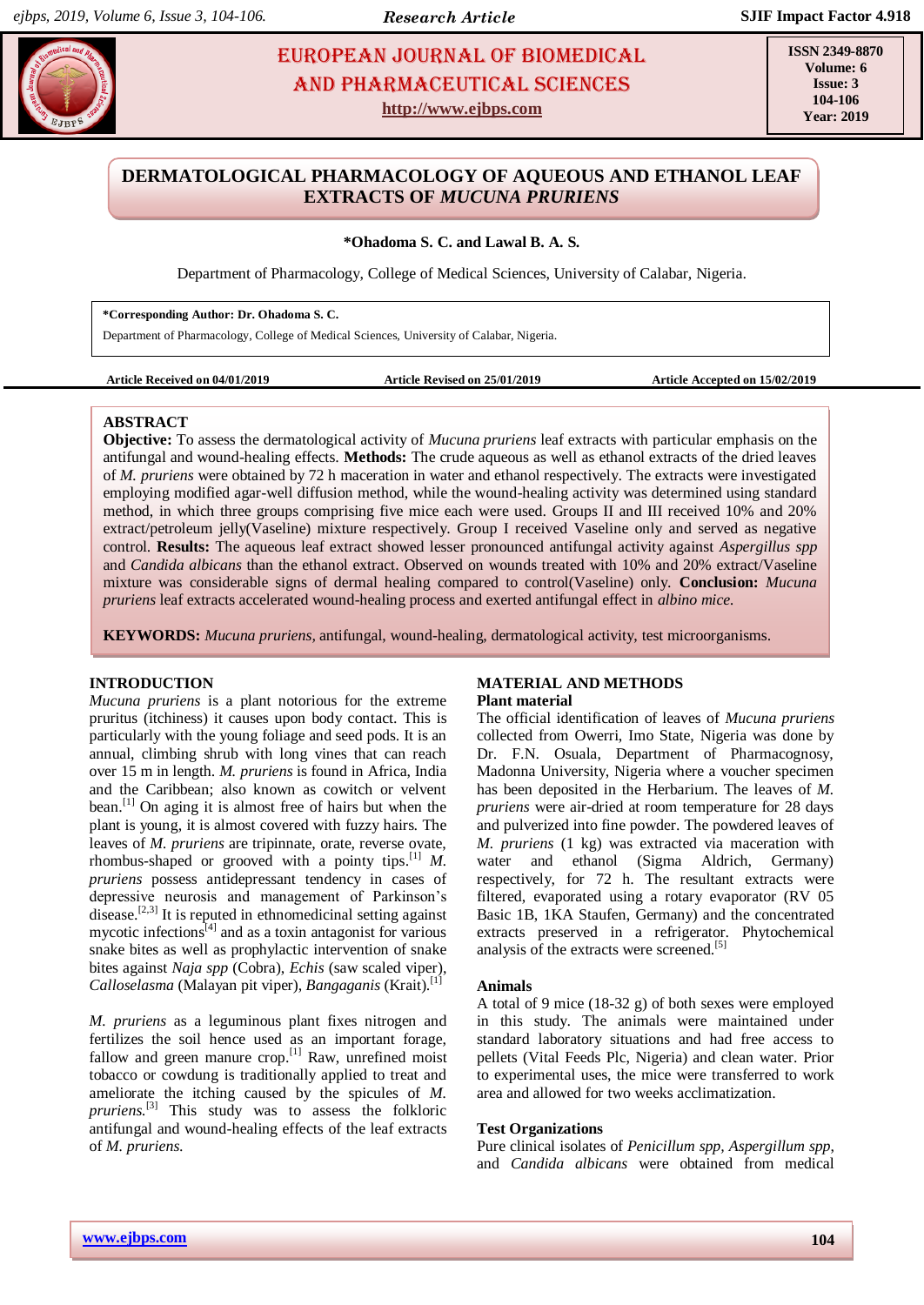laboratory unit of Madonna University Teaching Hospital, Elele, Nigeria.

### **Antifungal Sensitivity testing**

By measuring the diameter zones of inhibition in millimeters produced after incubation, antifungal activity of *M. pruriens* was determined.<sup>[6]</sup> Fluconazole (0.05%) was used as control.

#### **Wound-healing activity**

The aqueous extract of *M. pruriens* powdered was mixed with petroleum jelly in different concentrations of 100 mg extract / g petroleum jelly,  $w/w$  (10%) and 200 mg extract / g petroleum jelly, w / w (20%). Petroleum jelly only was used as control. An area of uniform wound (1.5 cm/m diameter) was excised from the nape of the neck of all the animals with the aid of round shape sterile object.

Group I mice were treated with pure petroleum jelly only twice daily and served as control.

Groups II and III received 10% and 20% mixture respectively, twice daily. The healing time was recorded in each group. This is in accordance with modified method of Mahmood et al.<sup>[7]</sup>

# **Statistical analysis**

Results were expressed as mean ± standard error of mean (SEM). Comparisons between the groups in term of the mean of wound-healing was calculated using students ttest. [7]

#### **RESULTS**

The phytochemical analysis revealed the presence of saponins, steroids, glycosides, phenolics, tannins, flavonoids and alkaloids (Table I). The antifungal studies indicated that *M. pruriens* leaf extracts exhibited varying degree of activities against *Penicillum spp*., *Aspergillum spp.,* and *Candida albicans.* Ethanol extract of the leaf manifested pronounced antifungal effect compared to the aqueous extract. The order of inhibition was mostly significant (*P*<0.05) against *Candida albicans* than *Penicillum spp.* and least against *Aspergillus spp.* (Table III). The aqueous leaf extract of *M. pruriens i*n the wound-healing studies showed accelerated progression of wound-healing activity (Table II). Compared to the control (petroleum jelly only), wound treated with 10 and 20 percent preparations showed significant (*P*<0.05) dermal healing.

**Table 1:** *Phytochemical analysis of Mucuna pruriens leaf extracts.*

| Phytochemicals | <b>Results</b> |
|----------------|----------------|
| Saponins       | $^{++}$        |
| Steroids       | $^{++}$        |
| Glycosides     |                |
| Phenolics      | $^{++}$        |
| <b>Tannins</b> | $^{++}$        |
| Flavanoids     | $^{++}$        |
| Alkaloids      |                |

 $Key:+++=High;++=Modern;+-=Low;$ .

**Table 11:** *Wound healing time of Mucuna pruriens leaf extracts in rodents.*

| Group     | No. of Mice | Treatment          | Healing time (days) (mean $+$ SEM) |
|-----------|-------------|--------------------|------------------------------------|
| (control) |             | Vaseline onlv      | $28.00 + 0.16$                     |
|           |             | $10\%$ /g Vaseline | $22.33 + 0.21$                     |
|           |             | $20\%$ /g Vaseline | $18.67 + 0.13$                     |

|  |  | Table 111: Antifungal activity of Mucuna pruriens leaf extracts. |  |
|--|--|------------------------------------------------------------------|--|
|  |  |                                                                  |  |

| Test                                     | Mean diameter zone of inhibition (mm) SEM. |                          |                  |  |
|------------------------------------------|--------------------------------------------|--------------------------|------------------|--|
|                                          | <b>Fungal Organisms</b>                    |                          |                  |  |
| Extract $(400 \text{ mg } / \text{ ml})$ | C. albicans                                | Penicillum spp.          | Aspergillum spp. |  |
| Aqueous                                  | $5.70 + 0.13$                              | $\overline{\phantom{0}}$ | -                |  |
| Ethanol                                  | $7.20 + 0.14$                              | $6.20 + 0.17$            | $5.70+0.13$      |  |
| Fluconazole                              | $8.10 + 0.17$                              | $8.70 + 0.13$            | $9.10+0.11$      |  |

# **DISCUSSIONS**

The extract of *M. pruriens* according to the results obtained from this study possess both antifungal and wound-healing effects. This may not be unconnected with the presence of plethora of phytochemicals including saponins, steroids, glycosides, phenolics, tannins, flavonoids and alkaloids found in *M. pruriens* which corroborate previous documented evidences that plants containing most of these, usually possess antifungal $[8,9,10]$  and wound-healing<sup>[7]</sup> activities. Effective antifungal activity of *M. pruriens* against *Candida albicans*, *Penicillum spp.* and *Aspergillum spp* known to be pathological to human, makes this plant handy towards controlling diseases caused by them. Any agent

that can inhibit the growth of organisms can also check diseases caused by those organisms. This statement agrees to the works of many researchers.<sup>[11,12,13]</sup> The ethanol extract showed pronounced activity against fungi in comparison with the aqueous extract. This outcome was because organic solvents (ethanol) extracted more phytochemicals recognizing that the active constituents are both polar and non polar which are extracted mainly via organic solvent medium. his is in consonance with organic solvent extractions being suitable in authenticating antifungal properties of medicinal plants. [14,15]